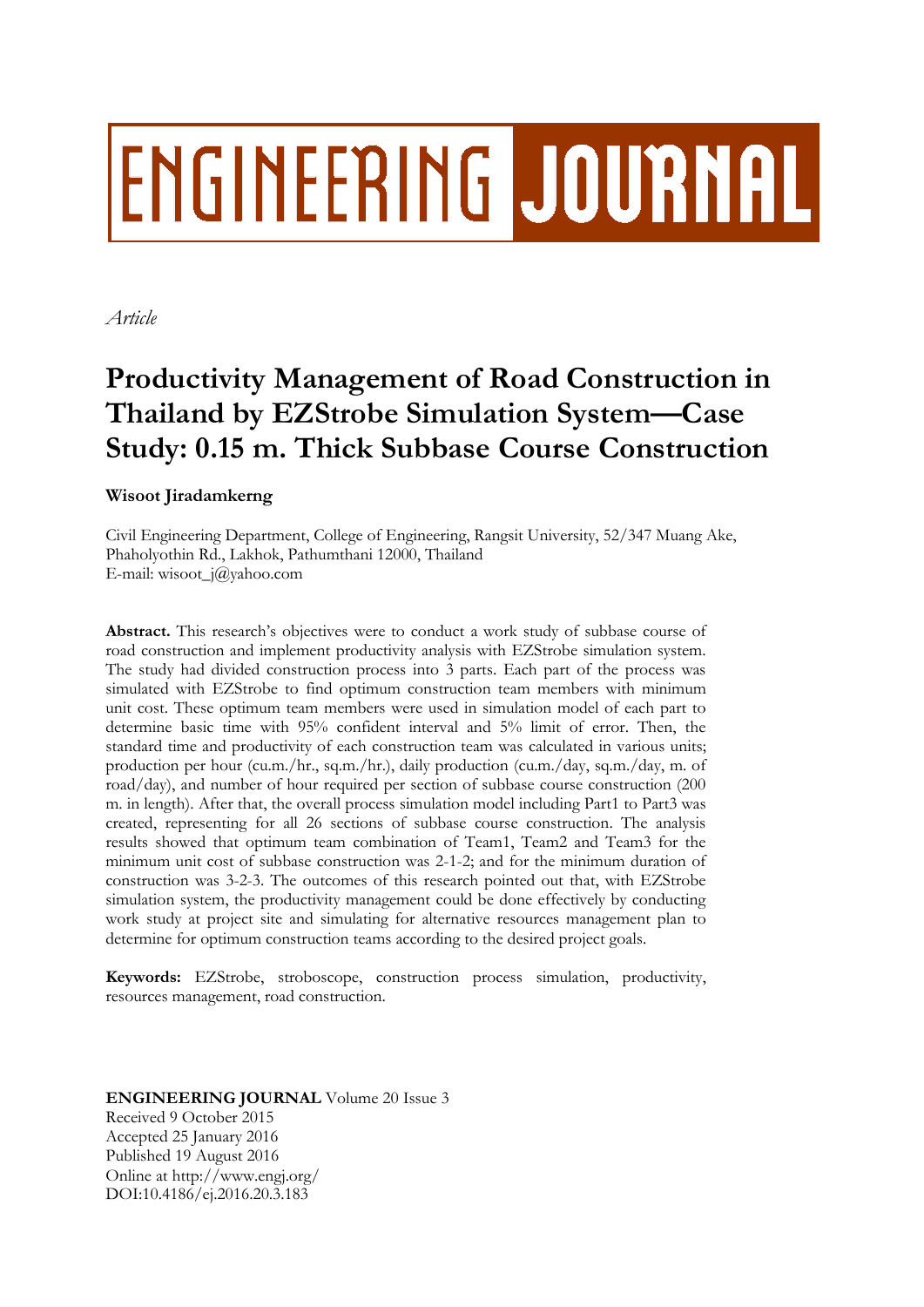### **1. Introduction**

In construction industry, especially in heavy construction project, there is a need for various types of machineries and equipment which normally cost to contractor highly [1]. Good resources management at the work site will yield higher productivity [2] and consequently the profit margin of the project.

Successful contractors usually set the priority in productivity management. Some of them use financial incentive plan[3–5], while others utilize various methods of productivity analysis and management, so that their work could be done faster with lower cost [6, 7]. Many techniques had been introduced to construction industry for these purposes such as construction planning and scheduling [8], cost control and forecasting, and also work study techniques [9].

More than four decades, work study had been introduced to construction industry in USA [10] and the methods and tools have been continuously developed including construction process simulation. Many simulation systems were used for construction work study e.g. CYCLONE [11], Visual SimNet [12], and more advanced one as EZStrobe [13] which was designed to use simple interfaces as Microsoft Visio (© Microsoft Inc.) in creating a simulation model and transition to more advance tools STROBOSCOPE [14].

Damrianant and Wakefield [15] had studied PetriNet-Based methodology in construction-process simulation model and found it could be effectively use in process modelling with stochastic approach.

Matinez and Ioannou [16] presented the STROBOSCOPE as a programming language which could create realistic model for construction process and models that can make utilization, consumption, and production of resources stochastic; perform dynamic resource allocations; characterize resources created at runtime by combining other resources; and make dynamic decisions regarding the sequence of operations..

Ioannou and Matinez [17] had shown refined simulation models for the earth moving operations involved in the construction of a dam to illustrate the ease and effectiveness of modeling complex construction processes by using STROBOSCOPE.

Jiradamkerng [18] had applied Visual Simnet to study and analyze for basic times, standard times, and productivity of road construction in Thailand. The results showed that this discrete, stochastic simulation model could well represent road construction processes.

Jiradamkerng [19] studied and determined productivity of precast concrete slab installation work in Thailand by EZStrobe simulation system and found that this system was very effective, flexible, and userfriendly.

The above research works had shown that simulation models could be effectively applied for construction processes study and help constructors improving their productivity management by carefully simulate alternatives of construction processes and also resources planning.

### **2. Objectives and Scope of Work**

The objectives of this research were to conduct work study of subbase course construction for rural road project in Thailand and implement productivity analysis with EZStrobe simulation system. The study had divided construction process into 3 parts: (a) subbase material transportation, (b) mixing at work site, and (c) compacting. Each part of the process was simulated with EZStrobe to find optimum construction team members with minimum unit cost, and then all parts of construction were combined into the whole process simulation model to determine optimum combination of teams from each part. The results of study would reveal better resources management at construction site to obtain higher productivity with lower unit cost of road construction.

#### **3. Method and Results**

This research work was done after Jiradamkerng [18] by adopting time study data from their earlier works. The standard rural road construction was normally used in Thailand in rural area. Construction works starting from clearing and grubbing work to set the route of constructing road and right of way, and next, compacted embankment course, subbase course, base course and finally wearing course or pavement. This study was done only in subbase course construction according to the available data.

The subbase course construction in this study was divided into 3 parts as mentioned above. Each part had details as follows: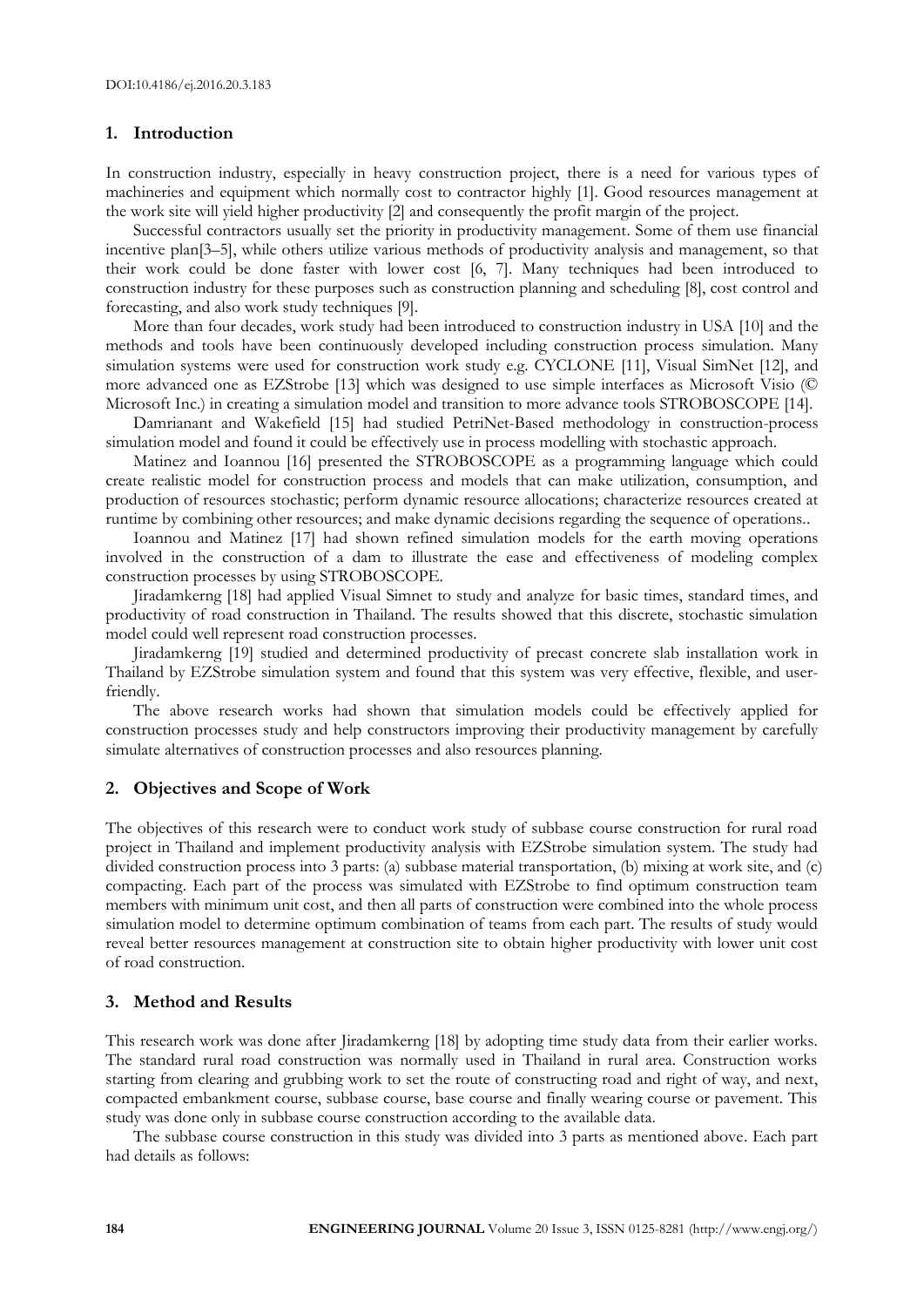Part1, Subbase material transportation, starting from an excavator at the borrow pit loaded subbase material into the trucks, which will transport it to construction site and dump along the route. The borrow pit was where constructor could get required material, in this study, it was located 12 kilometers away from construction site. So, the researcher had to plan for optimum team members as the optimum number of trucks to an excavator to keep them working with minimum delay time.

Part2, Subbase material mixing at site, was done to improve moisture content of the material to be the optimum value for next part compacting. In this part, at least one motor grader and one water-spraying truck were required to work together and optimum number of team members also had to be determined.

Part3, Compacting subbase course, was done by motor grader, pneumatic rollers compactor, and tandem vibratory rollers compactor, starting from all of them working together in sequence respectively. After the subbase course was well formed, the motor grader stopped and the 2 compactors would continue their compacting work for the surface finishing of subbase course, and finally, only tandem vibratory rollers would compact the course to meet required density.

| Elements     | Function                                                                                                                       | Parameter                                                                                                | Description |
|--------------|--------------------------------------------------------------------------------------------------------------------------------|----------------------------------------------------------------------------------------------------------|-------------|
| Queue        | Holds idle resource until used                                                                                                 | 1) Que name, 2) Number of<br>Resources                                                                   | QueName     |
| Combi        | Constrained activity that can start<br>whenever required resources are<br>available                                            | 1) Combi name, 2) Probability<br>distribution density function                                           | CombiName   |
| Normal       | An activity that is not constrained<br>and that can start whenever a<br>preceding activity is complete                         | 1) Normal name, 2) Probability<br>distribution density function                                          | NormalName  |
| Fork         | A probabilistic element to<br>randomly select the path to follow                                                               | N/A                                                                                                      |             |
| Link         | Connects different activities and<br>queues                                                                                    | 1)Condition necessary for the<br>successor activity to start,<br>2)Number of resources to be<br>consumed |             |
| Fusion Queue | Breaks up a complex model into N/A<br>several pages, is assumed to be the<br>same as the ordinary queue the are<br>named after |                                                                                                          | QueName     |

Table 1. The main components of EZStrobe.

# **3.1. Determination of Optimum Construction Team Members for Each Part of Construction Process**

The researcher had created simulation models for each part of subbase course construction by EZStrobe simulation system [13]. The main components of EZStrobe were the Queue, Combi, Normal, Fork, and Link elements. These components had their own function, parameter, and description as shown in Table 1.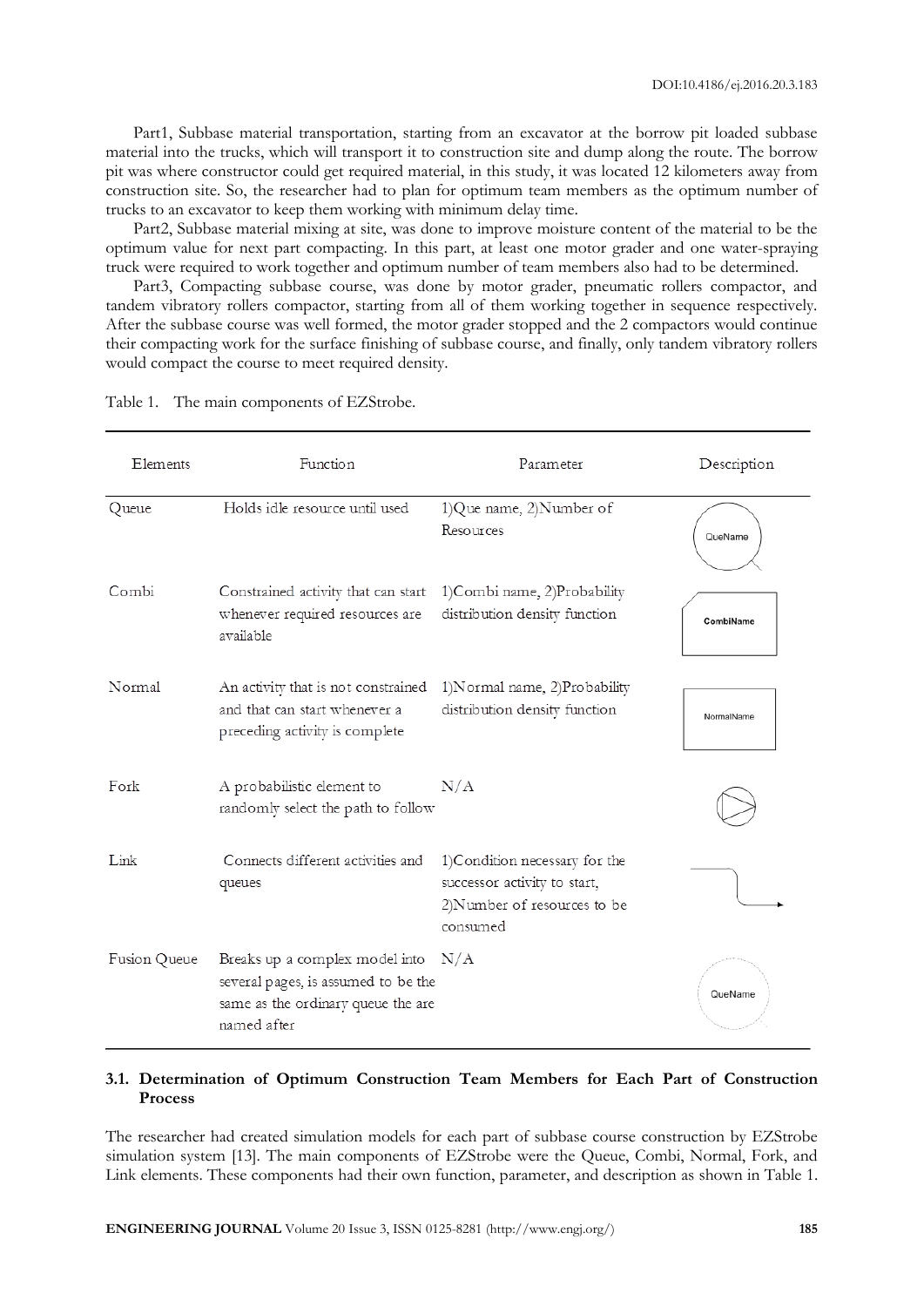These elements were used to draw Activity Cycle Diagrams (ACDs) for representing any construction operation or process for simulation.

Part1 of construction process, subbase material transportation, could be simply illustrated in Fig. 1, starting from an excavator loaded subbase material into a truck at borrow-pit until it was full. The truck travelled to construction site, waited till dumping space was free, then dumped the material, and returned to borrow-pit waiting for next loading.

The simulation model of this Part1 was drawn by using Combi and Normal component in EZStrobe ACDs, which contained probability distribution functions of time durations (the time data of each activity had to be tested with statistic software package for the best fitted probability distribution function) as shown in Fig. 2.



Fig. 1. Simple illustration showing subbase material transportation.

The required results from running the model could be reported by adding boxes of "Parameter" and "Result" as shown in the top right of Fig. 2. In the "Parameter" boxes, the number of excavator and truck were represented by variable "nExcvtr" and "nTruck" which had initial number of 1 and 7, cost per hour of excavator and truck (including operators) were 2,000 Baht and 1,000 Baht respectively.

For the "Result" box, we could enter calculation formulas for the results required; in this part, "UnitCost" was cost per cu.m. of transported material (Baht/cu.m.). We could change the numbers in Parameter box to see what-if scenarios for optimization of team members which would yield for the minimum unit cost.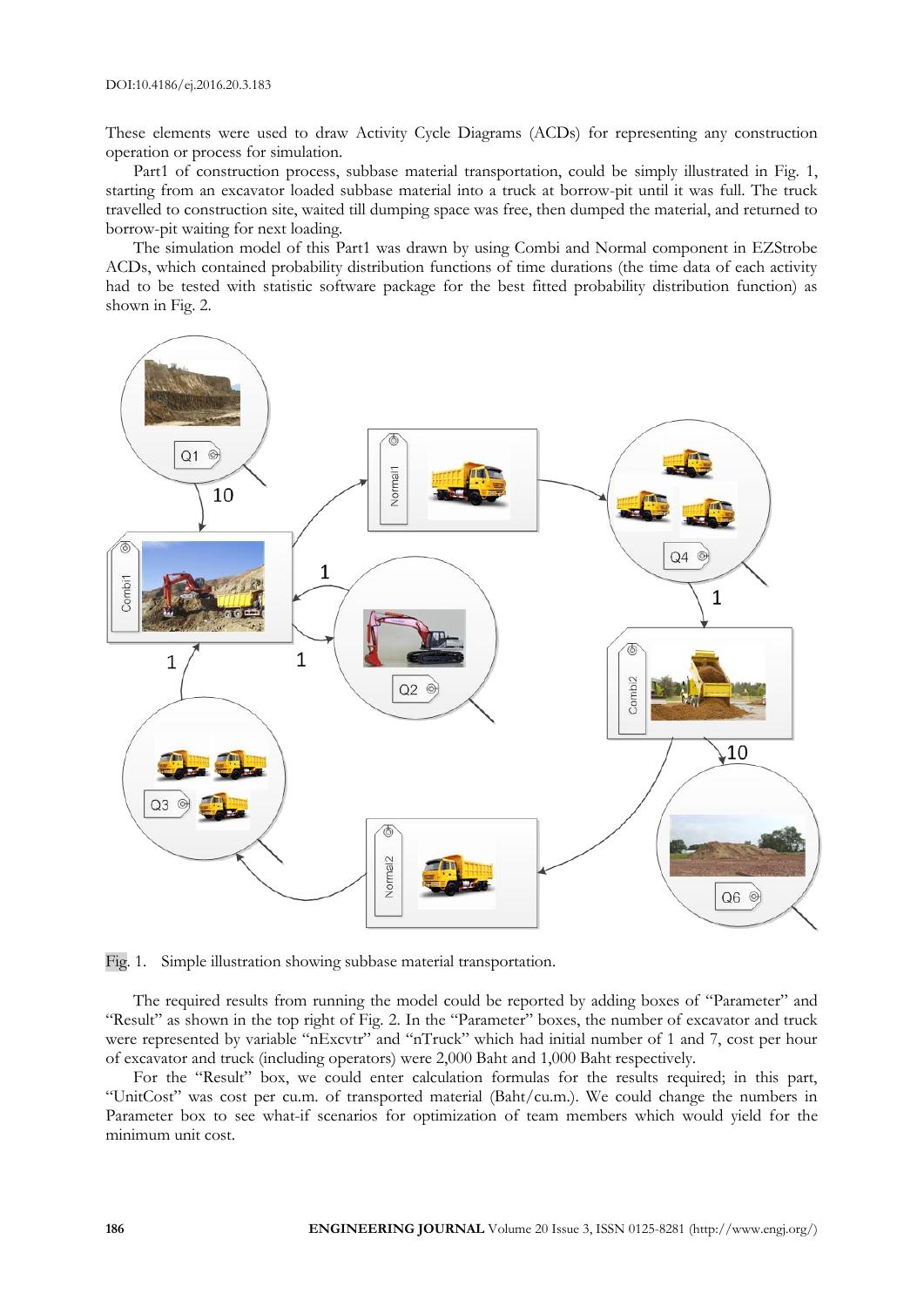

Fig. 2. EZStrobe ACDs showing Part1: Subbase material transportation.

From Fig. 2, the parameters in the model were retrieved from case study project; 4-lane road construction (each lane 3.25 meters wide), with 1.5 meters shoulder on both sides that made overall road width of 16 meters, and the total length of road was 5200 meters. The model represented transportation work of 795cu.m. subbase material which calculated from the 16 meters wide with one section of 200 meters in length (totally 26 sections to 5200meters) and 0.15 meters thick.

| Cost per cu.m. (theoritical) | Team Member                  |                        |  |
|------------------------------|------------------------------|------------------------|--|
| (Baht/cu.m.)                 | Number of 15-<br>cu.m. Truck | Number of<br>Excavator |  |
| 114.66                       | 3                            | 1                      |  |
| 105.19                       | 4                            |                        |  |
| 99.78                        | 5                            | 1                      |  |
| 95.24                        | 6                            |                        |  |
| 94.78                        |                              | 1                      |  |
| 94.01                        | 8                            | $\mathbf{1}$           |  |
| 94.45                        | 9                            | 1                      |  |
| 97.81                        | 10                           | 1                      |  |
| 101.13                       | 11                           |                        |  |

Table 2. The optimum number of truck in Part1: Subbase material transportation.

By changing number of truck from 3 to 11, the simulation results in Table 2 showed that the minimum unit cost came with the optimum number of 8 trucks working with an excavator. This optimum team would be consecutively applied in simulation model for next step productivity analysis.

In the same way, the optimum team members for Part2 (Subbase material mixing at site), and Part3 (Compacting subbase course) of construction processes were determined by simulation model in Fig. 3 and Fig. 4.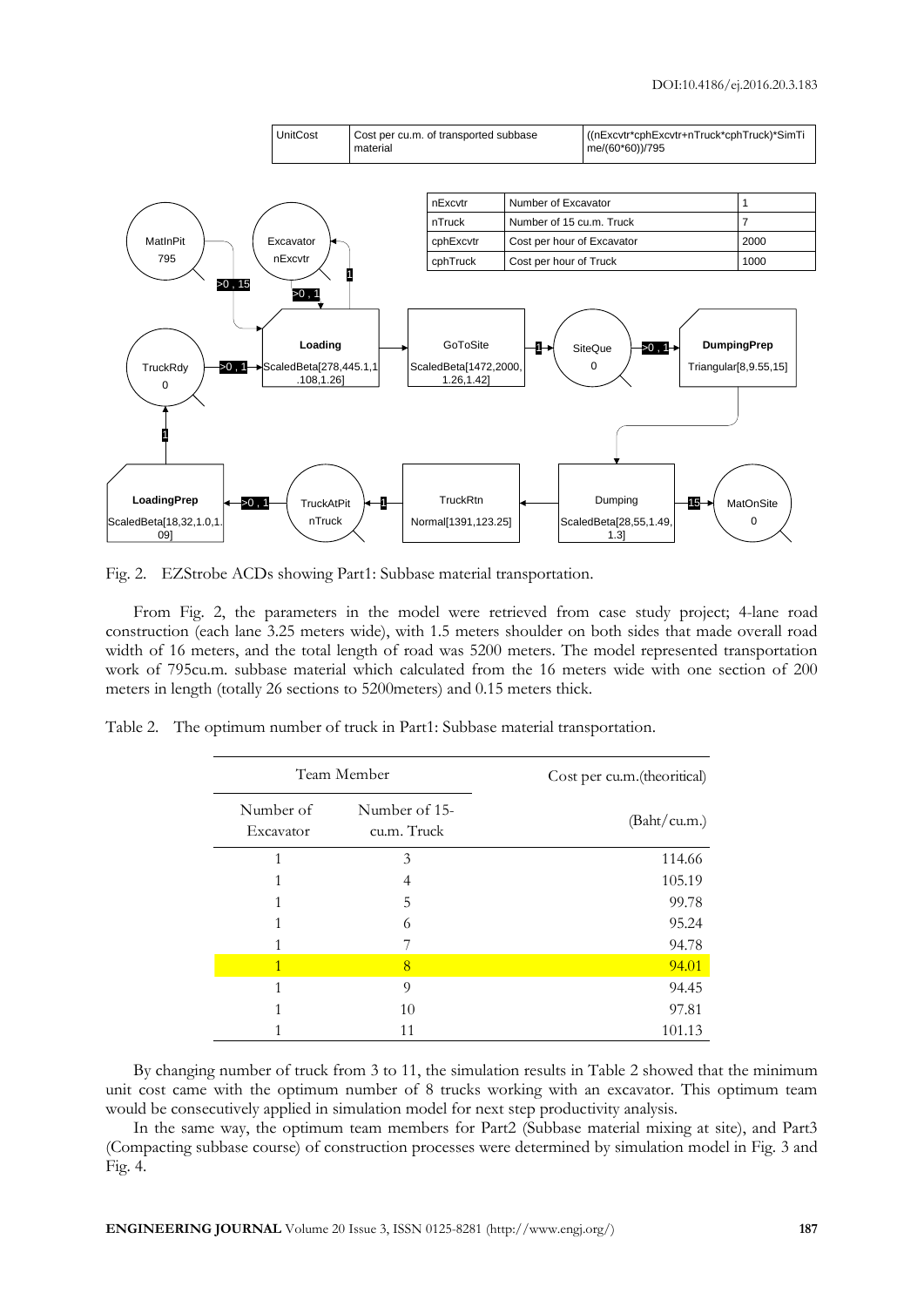

Fig. 3. EZStrobe ACDs showing Part2: Subbase material mixing at site.

The simulation model in Fig. 4, showing Part3: Compacting subbase course, had been divided in 3 phases according to heavy equipment used as shown in Fig. 5. Phase1, in Fig. 4(a), compacting work was done by team of Motor Grader, Pneumatic Rollers and Tandem Vibratory Rollers, after that Phase2, in Fig. 4(b), of compacting work was carried out with the 2 types of Rollers, then final compacting in Phase3, in Fig. 4(c), would be finished by Tandem Vibratory Rollers only. Number of rounds for each compacting phases were collected from work site of the sample project.

It should be noted that model of Part3 is more complex than the earlier 2 parts, so it was divided into 3 pages connecting with few couples of "Fusion Queue" with table of Parameter and Result in Fig. 4(d).

The results from running simulation models of Part2 (Fig. 3) and Part3 (Fig. 4) showed optimum construction team members in Table 3 and Table 4 respectively. For Part2, it was found that the optimum team included 2 Motor Graders and 1 Water Truck, and the optimum team for Part3 consisted of 1 Motor Grader, 1 Pneumatic Rollers and 1 Tandem Vibratory Rollers.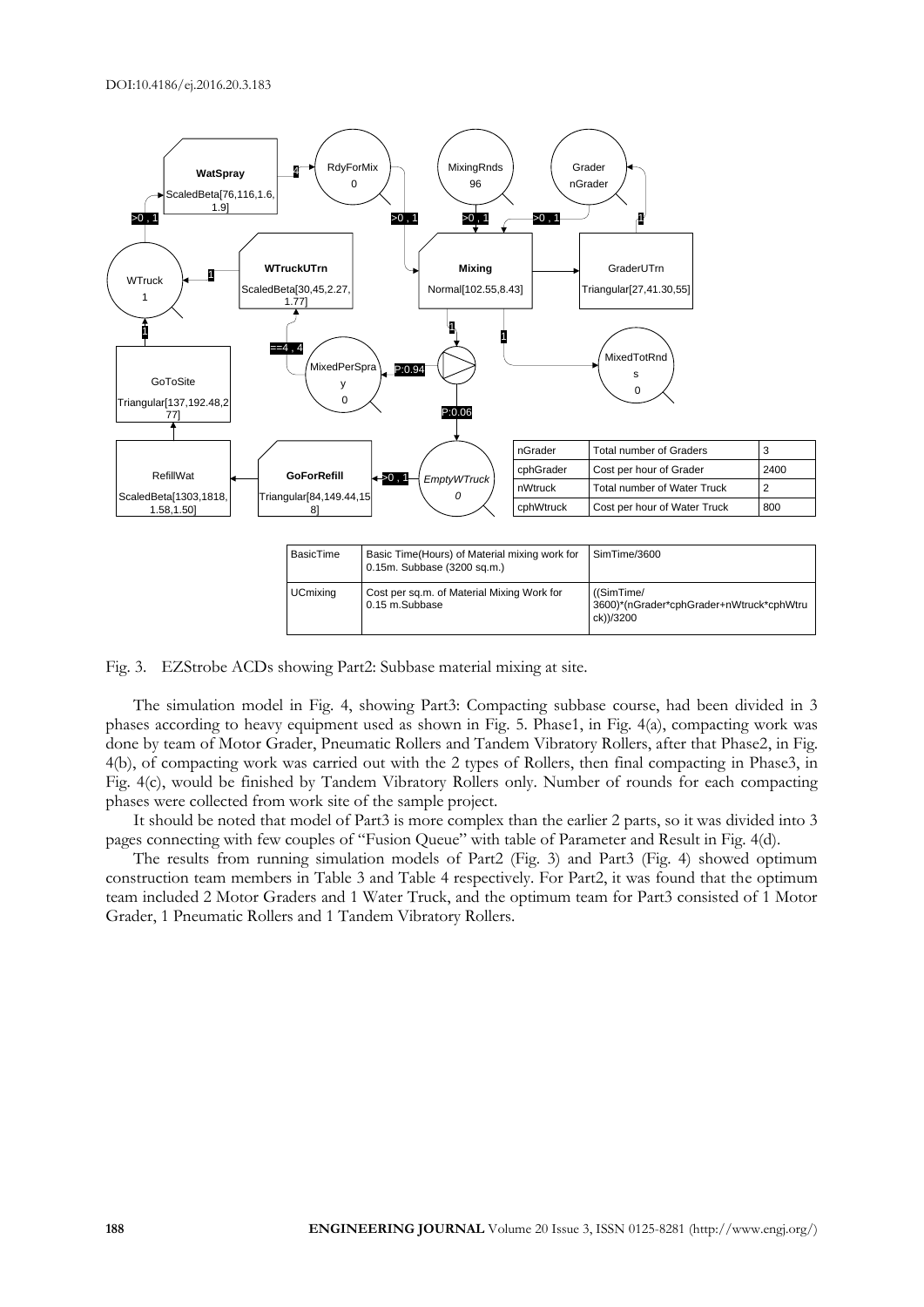

(a) Part3-Phase 1 : Compacting work by Grader, Pneumatic Rollers and Tandem Vibratory Rollers



(b) Part3-Phase 2 : Compacting work by Pneumatic Rollers and Tandem Vibratory Rollers

Fig. 4. (a),(b). EZStrobe ACDs showing Part3: Compacting subbase course.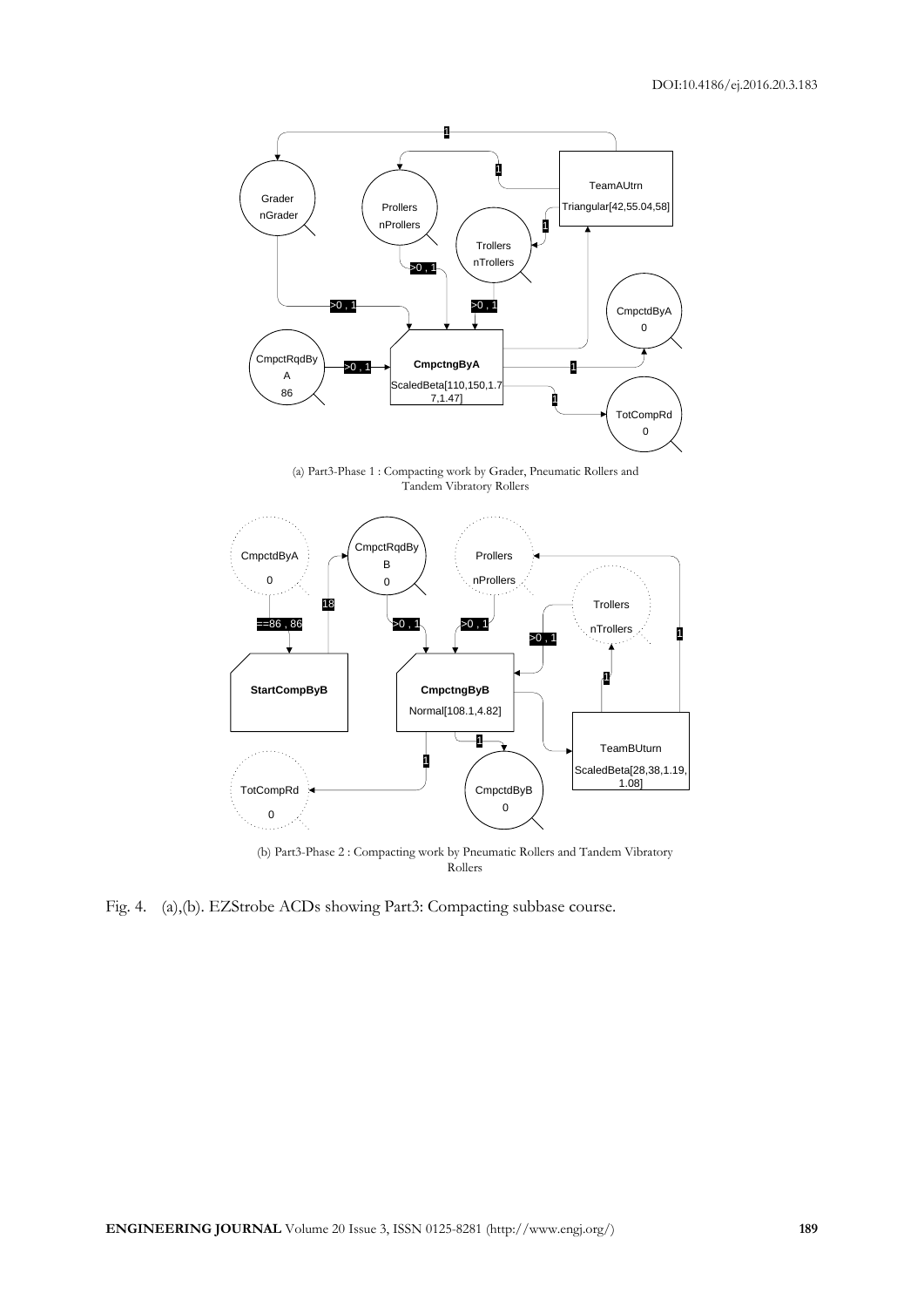



| Parameter   |                                                    |      |
|-------------|----------------------------------------------------|------|
| nGrader     | <b>Total number of Motor Grader</b>                |      |
| nProllers   | Total number of Pneumatic Rollers                  |      |
| nTrollers   | Total number of Tandem Vibratory Rollers           | 2    |
| cphGrader   | Cost per hour of Grader(Baht)                      | 2400 |
| cphProllers | Cost per hour of Pnuematic Rollers (Baht)          | 800  |
| cphTrollers | Cost per hour of Tandem Vibratory<br>Rollers(Baht) | 1000 |

#### Result

| <b>BasicTime</b> | Basic time for the 0.15m. Subbase<br>Compacting(3200 sq.m.), Hours | SimTime/3600                                                                                           |
|------------------|--------------------------------------------------------------------|--------------------------------------------------------------------------------------------------------|
| <b>UnitCost</b>  | Cost per sq.m. of 0.15m. Subbase<br>Compacting, Baht/sg.m.         | ( (SimTime/<br>3600)*(nGrader*cphGrade<br>r+nProllers*cphProllers+n<br>Trollers*cphTrollers))/<br>3200 |

(d)

Fig. 4. (c), (d) EZStrobe ACDs showing Part3: Compacting subbase course.







Motor Grader **Pneumatic Rollers** Tandem Vibratory Rollers

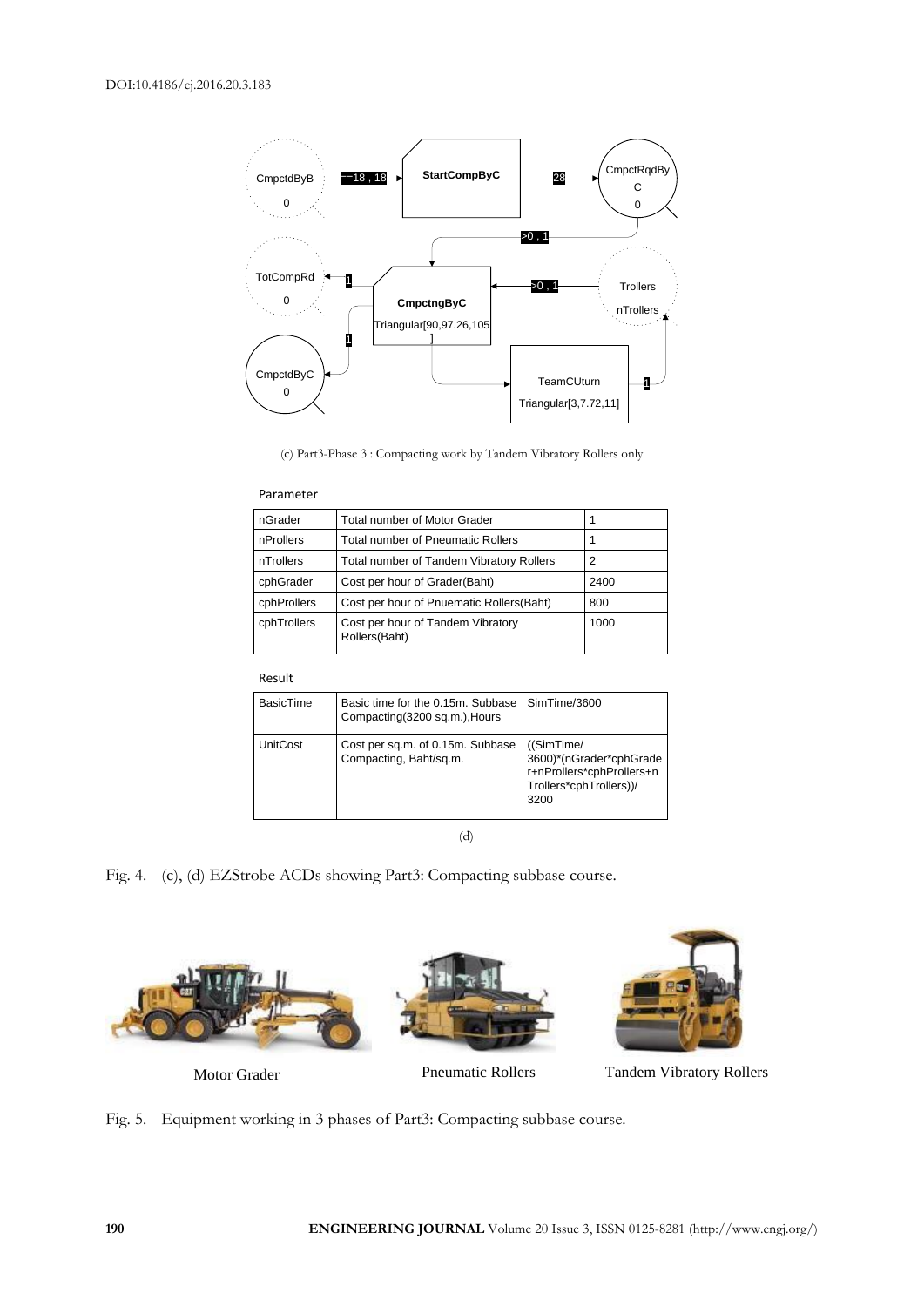|          | Number of<br>Motor Grader | Number of<br>WaterTruck | (Baht/cu.m.)                                                         |
|----------|---------------------------|-------------------------|----------------------------------------------------------------------|
|          |                           |                         |                                                                      |
|          |                           |                         | 5.00                                                                 |
|          | $\overline{2}$            | $\mathbf{1}$            | 4.83                                                                 |
|          | 3                         |                         | 6.62                                                                 |
|          | 2                         | 2                       | 6.90                                                                 |
|          | 3                         | 2                       | 6.72                                                                 |
| Table 4. |                           |                         | The optimum number of Equipment in Part3: Compacting subbase course. |

| Table 3. The optimum number of Equipment in Part2: Subbase material mixing at site. |  |  |  |  |  |  |
|-------------------------------------------------------------------------------------|--|--|--|--|--|--|
|                                                                                     |  |  |  |  |  |  |
|                                                                                     |  |  |  |  |  |  |

Team Member

|                           | Team Member | Cost per cu.m. (theoritical)                               |              |
|---------------------------|-------------|------------------------------------------------------------|--------------|
| Number of<br>Motor Grader | Number of   | Number of<br>Pneumatic Rollers Tandem Vibratory<br>Rollers | (Baht/cu.m.) |
|                           |             |                                                            | 7.75         |
| $\mathfrak{D}$            |             |                                                            | 12.24        |
|                           | っ           |                                                            | 9.18         |
|                           |             |                                                            | 8.93         |

### **3.2. Preparation of Basic Time and Productivity of Subbase Course Construction**

The above determined optimum team members yield minimum unit cost for each part of subbase course construction and was further used in deriving basic time, standard time and productivity of each part.



Cost per cu.m.(theoritical)

This could be done by running simulation model of each part (Fig. 2, Fig. 3 and Fig. 4) with the optimum number of team member. According to requirement of 95% confident interval and 5% limit of error for the basic time [20], each model had been run for 30 times and the results were checked with equation (1), provided that N was Required number of samples (must equal or less than n'), n' was actual number of sample (30), and k was the standard score from normal curve for 95% confidence (1.96), s was limit of error  $+/-5\%$  (0.05). If the computed N value was less than the number of sample (30 samples), the results were reliable and acceptable for further uses. In the other hand, If N value was larger than 30, the researcher had to run for more samples until the new calculation passed the requirement.

After getting reliable results, the average basic time (Simulation time) was calculated to the standard time by adding relaxation allowances [21] of 28% according to Harris&McCaffer's suggested scale [22] and contingency allowances of 10%.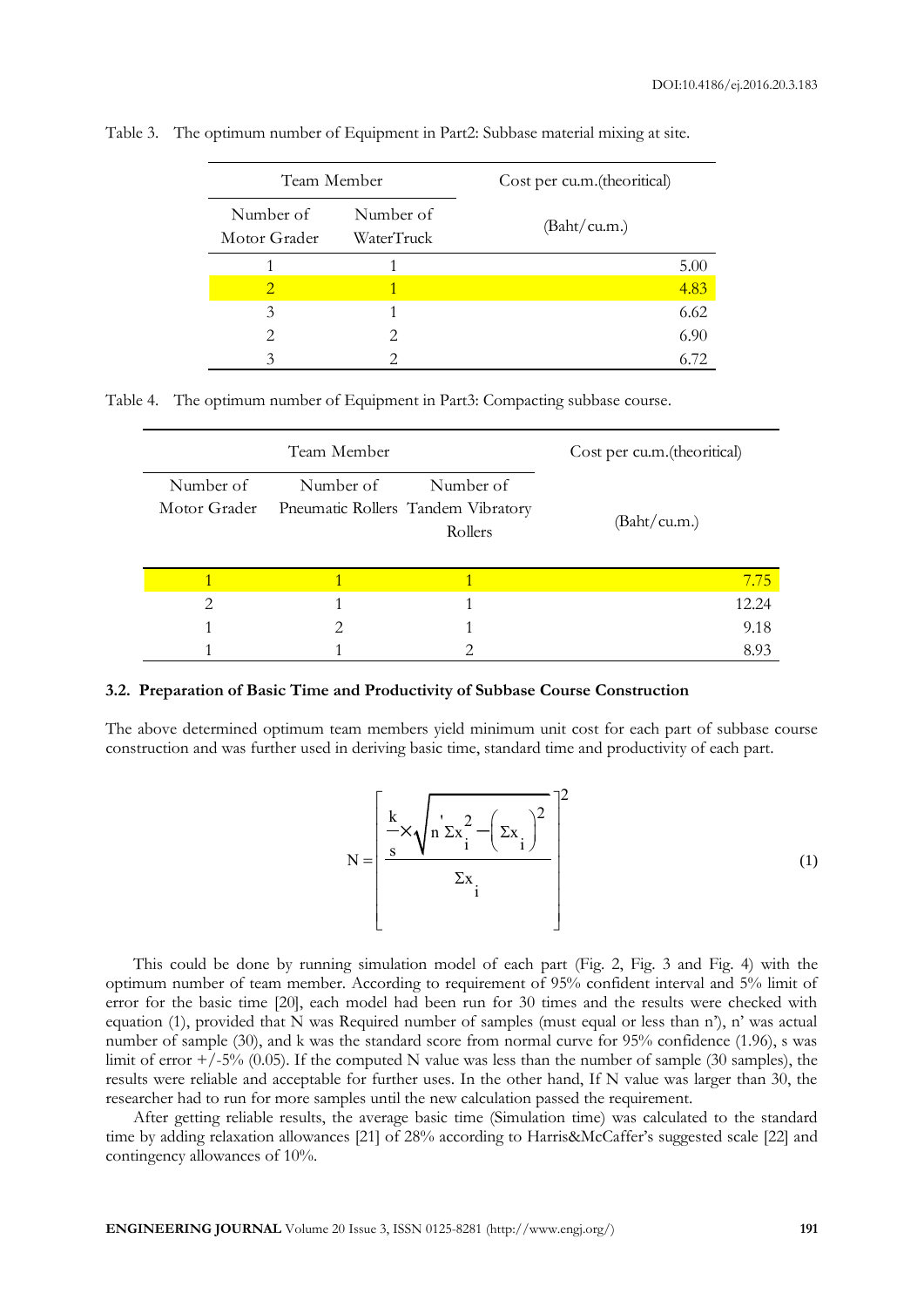From Table 5, productivity of all 3 parts of construction could be derived in terms of production per hour (cu.m./hour, sq.m./hour), daily production (cu.m./day, sq.m./day), and also productivity of 0.15m.subbase course (16m. width) in meter/day.

The time required per section(200m. in length) of subbase construction was calculated as shown in the bottom line of Table 5: 10.36 hours for Part1, 4.08 hours for Part2, and 8.10 hours for Part3. So, at construction site, all 3 parts worked in line-process manner, starting from Part1, material transported to stock along the construction route, then, subbase material would be mixed as in Part2, after that Part3 would start its compacting work.

Table 5. Basic time for 1 Section of 0.15m.Subbase Course Construction (W=16m., L=200m., Area=3200 sq.m.) and productivity of each Part.

| Item | Description                       | Part 1               | Part 2                    | Part 3              |  |
|------|-----------------------------------|----------------------|---------------------------|---------------------|--|
|      | Average Basic Time(Cycle time,    | 27,016               | 10,639                    | 21,133              |  |
|      | second)                           |                      |                           |                     |  |
|      | 2 Relaxation Allowances,%         | 28                   | 28                        | 28                  |  |
|      | 3 Contingency Allowances,%        | 10                   | 10                        | 10                  |  |
|      | 4 Total Allowances,%.             | 38                   | 38                        | 38                  |  |
|      | 5 Standard Time (second)          | 37,282               | 14,682                    | 29,163              |  |
|      | 6 Production per hour             | $76.77$ cu.m./hour   | 194.93 $\mu$ . hour       | $98.14$ cu.m./hour  |  |
|      |                                   | $309.00$ sq.m./hour  | 784.61 sq.m./hour         | $395.02$ sq.m./hour |  |
|      | 7 Daily Production (8 hours)      | 614.13 cu.m./day     | 1,559.42 cu.m./day        | 785.10 $cu.m./day$  |  |
|      |                                   | $2,471.98$ sq.m./day | $6,276.90$ sq.m./day      | 3,160.14 sq.m./day  |  |
|      | 8 Unit Cost, Baht/cu.m.           | 130.26 Baht/cu.m.    | 28.73 Baht/cu.m.          | 50.95 Baht/cu.m.    |  |
|      | 9 Unit Cost, Baht/sq.m.           | 32.36 Baht/sq.m.     | 7.14 Baht/sq.m.           | 12.66 Baht/sq.m.    |  |
|      | 10 Productivity for 0.15m.Subbase | 154.50 $m$ ./day     | $392.31 \; \text{m./day}$ | 197.51 $m$ ./day    |  |
|      | Course of 16 m. total width       |                      |                           |                     |  |
|      | 11 Productivity as Time           | 10.36 hour           | $4.08$ hour               | $8.10$ hour         |  |
|      | duration(hour) for 1 section of   |                      |                           |                     |  |
|      | construction (200 m. in length)   |                      |                           |                     |  |

This kind of line-process should be carefully studied to plan for balanced construction teams that work together in order to maximize overall productivity with lower unit cost, which could be illustrated in next simulation model.

# **3.3. Productivity Management at Construction Site**

The model in Fig. 6, showing overall construction process of subbase course, used the productivity values in term of time required (hour) for each part of construction by its optimum team. Since construction at work site was done by Team1(for Part1), Team2(for Part2) and Team3(for Part3) consecutively. The management at site had to plan for optimum combination of Team1, Team2 and Team3 for the best productivity which could be evaluated by the lowest unit cost of subbase construction.

The Combi named "MatTransport", represented Part1 of construction process by Team1, required 10.36 hours per section, and "Mixing" for Part2 by Team2 required 4.08 hours, and the last Combi in model "Compacting" for Part3 used 8.10 hours for 1 section work. The researcher had added buffer time (8 hours) between Parts of construction to prevent crashing of construction teams in line-process.

In the parameter table, "nSctn" represented the total sections of subbase course construction; in this case, there were 26 sections, each section had 0.15m. thick, 16m. wide, and 200 m. long, total length to 5200 meters.

The number of Team1 was presented by "nTmMat", Team2 by "nTmMix" and Team3 by "nTmComp" which could be numbered according to trial combination of construction teams. And also, the cost per hour of each construction team was set as parameter to determine for overall unit cost of subbase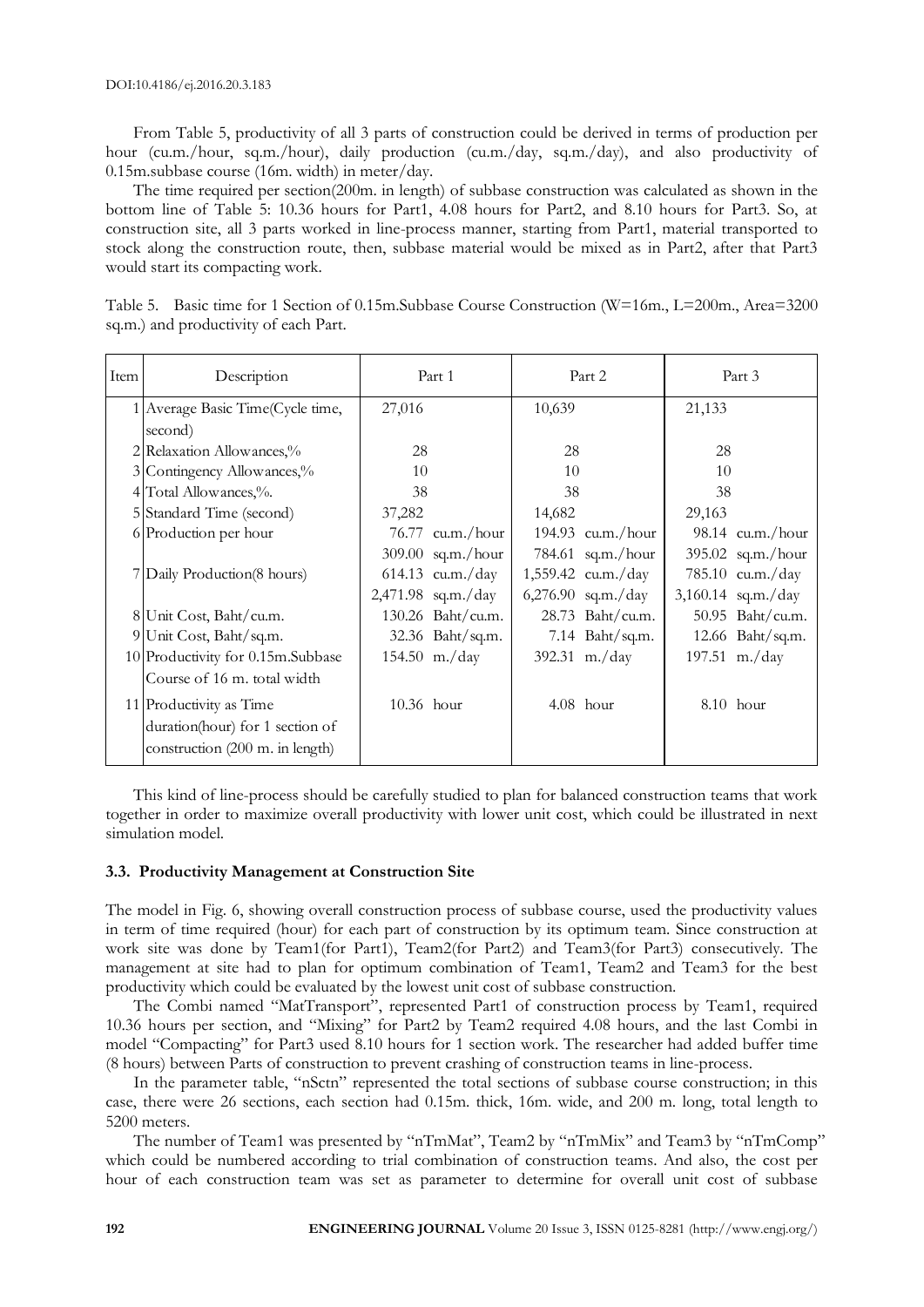construction. The optimum team combination would give minimum unit cost (cost per section), which was used for resources management purposes.



Fig. 6. EZStrobe ACDs showing overall process of subbase construction (Part1 to Part3).

After series of different number of team combination were input to the model, the results were showed in Table 6. The optimum number of Team1, Team2 and Team3 for minimum unit cost was 2, 1 and 1 respectively, but for the shortest duration optimum number was 3, 2 and 3 respectively.

The project management team could use these outcomes for effective resources planning to cope with project objectives. For this case study, if the project had some spared time, the first combination (2-1-2) would yield higher benefit in term of the lower unit cost. On the other hand, if the management team had to finish the work as soon as possible, the second combination (3-2-3) would be more interesting.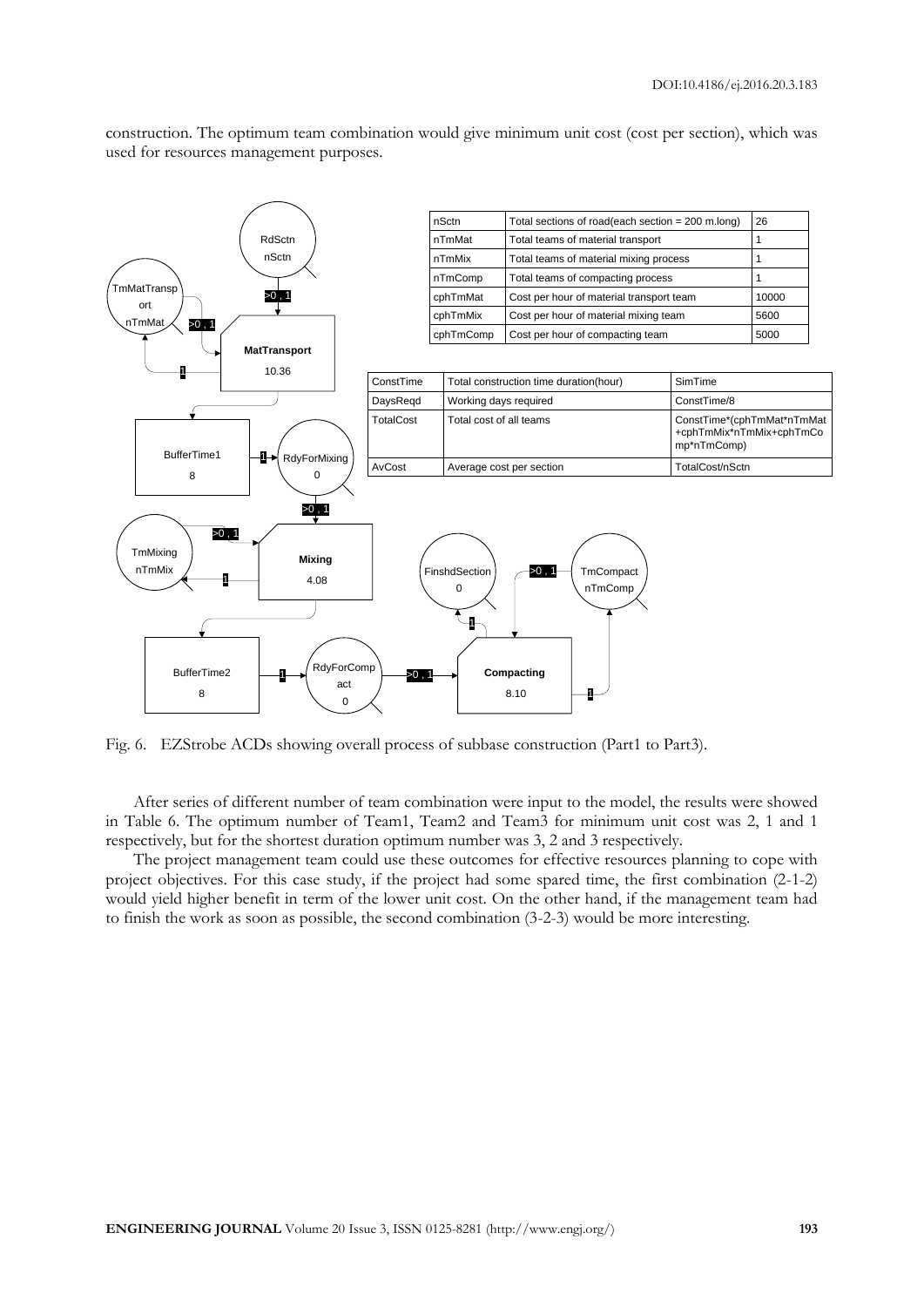| No. of Team         | Av. Cost per Section | Av.Cost per sq.m. | <b>Estimated Duration</b> |
|---------------------|----------------------|-------------------|---------------------------|
| (Team1-Team2-Team3) | (Baht)               | (Baht/sq.m.)      | $\text{(day)}$            |
| $2 - 1 - 2$         | 228,579.00           | 71.43             | 20.87                     |
| $1 - 1 - 1$         | 235,743.00           | 73.67             | 37.19                     |
| $3 - 1 - 2$         | 246,486.00           | 77.03             | 17.57                     |
| $2 - 2 - 2$         | 258,070.00           | 80.65             | 20.36                     |
| $2 - 1 - 3$         | 260,683.00           | 81.46             | 20.87                     |
| $3 - 2 - 3$         | 262,454.00           | 82.02             | 15.18                     |
| $3 - 1 - 3$         | 273,512.00           | 85.47             | 17.57                     |
| $2 - 1 - 1$         | 283,686.00           | 88.65             | 30.13                     |
| $3 - 3 - 3$         | 288,606.00           | 90.19             | 15.18                     |
| $2 - 2 - 3$         | 289,390.00           | 90.43             | 20.36                     |
| $2 - 3 - 3$         | 324,467.00           | 101.40            | 20.36                     |
| $3 - 1 - 1$         | 376,393.00           | 117.62            | 30.13                     |

Table 6. Overall unit cost of 0.15m.subbase course construction and estimated duration.

#### **4. Conclusion**

This research's objectives were to conduct a work study of subbase course of road construction and implement productivity analysis with EZStrobe simulation system. The study had divided construction process into 3 parts. Each part of the process was simulated with EZStrobe to find optimum construction team members with minimum unit cost.

The results showed that optimum team members of Team1 (for Part1: Subbase material transportation) consisted of 8 trucks working with an excavator, Team2 (for Part2: Subbase material mixing at site) was 2 Motor Graders and 1 Water Truck, and Team3 (for Part3: Compacting subbase course) was 1 Motor Grader, 1 Pneumatic Rollers and 1 Tandem Vibratory Rollers.

These optimum team members were used in simulation model of each part of construction to determine for basic time, which was verified for the reliability requirement of 95% confident interval and 5% limit of error.

Then, standard time of each part was calculated by adding relaxation and contingency allowances to the derived basic time. After that, the productivity of each construction team was determined in various units; production per hour (cu.m./hr., sq.m./hr.), daily production (cu.m./day, sq.m./day, m.of road/day) , and number of hour required per section of subbase course construction (200 m. in length).

The last productivity values were used in overall process simulation model including Part1 to Part3. This model was set for 26 sections of subbase course construction by varying the number of team in each part, with additional 8hours of buffer time between parts to prevent crashing between consecutive construction teams.

The analysis results showed that optimum team combination of Team1, Team2 and Team3 for the minimum unit cost of subbase construction was 2-1-2; and for the minimum duration of construction was 3-2-3. These outcomes could be use as guidelines for project management team to develop highly effective resources planning of similar construction projects.

For subbase course construction with different parameters, some input data must be amended to yield more accuracy of results for each specific condition. In addition, if the construction work was carried out in the bad weather area, the effects of weather conditions should be also put into consideration. The author hopes that more studies should be done in various types and steps of road construction, which would be benefits for all involved parties of road construction projects in Thailand.

#### **Acknowledgement**

The researcher would like to express his gratitude to Professor Julio C. Martinez and his colleagues; the authors of this highly efficient tool, EZStrobe simulation system; for their contributions to academicians and research works in related fields. This non-commercial EZStrobe simulation system was very worth